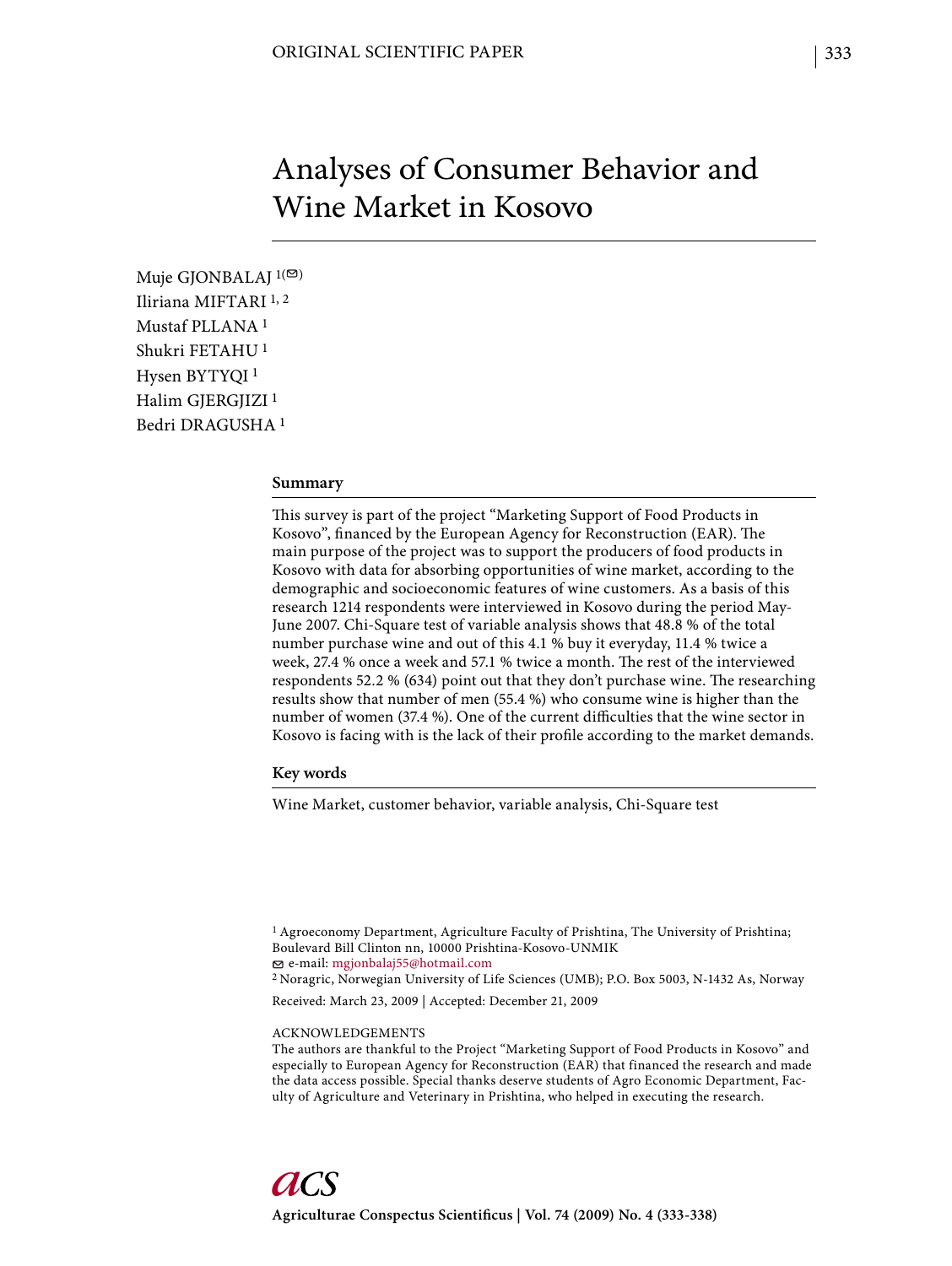### **Introduction**

Grape vine cultivation and wine production in Kosovo and in the other Ilirian-Albanian territories has a long history of thousand years. Historic data, different topographies and archeological discoveries are the best evidence for this. There is evidence of the ancient Ilirian-Albanian vine tradition and culture. In the cadastral documents of XI-XV centuries there are 57 villages mentioned in Vushtri and other Kosovo territories as grape cultivators.

Wine industry development in Kosovo is dated from the beginning of 60s. In the 80s this production reached to several million liters of wine in Rahovec and Suhareka winery. The statistics coming from the Kosovo Agriculture and Rural Development Plan (2007) show that there was produced 25.03 ton of wine in Kosovo in year 2006. Over 80 % of the cultivated grapes in Kosovo grape wines were manufactured in the wine industry whereas the left part remained on the farm uncollected. From the native wine varieties the Black and White Game are dominant. Domestic wine is mainly sold on the local market and some inconsiderable quantities are exported. Native wine continues to be of unverified quality and very little known abroad. The annual export of Kosovo wine doesn't exceed one million liters whereas the import is about three million liters. The average annual wine consumption per capita in Kosovo doesn't exceed two liters at the same time when in France and Italy it is more than 50 liters per capita as Castaldi et al. (2006) points out. Lately, wine production and consumption in Kosovo is indicating a tendency to increase.

Stagnancies in the wine sector in Kosovo are happening because of the delayed reforms in Kosovo agriculture, poor treatment of vine surfaces, the inactivity of enterprises after the privatization process, unfair competition in the region, lack of "national" barcode to sell in the EU countries, low quality, lack of marketing, and difficulties in distributing and selling. It is estimated that every year millions of liters of wine are not sold in Kosovo (The marketing of wine plant propagating material regulations of Kosovo, 2002). Hardly any of the wine producers in Kosovo has made a market research plan and marketing, or even has any knowledge of what the wine customers prefer. Regardless of these circumstances, production of grape and wine manufacturing was and it remains as an important economic activity for many farmers in Kosovo. Vine sector perspective in Kosovo reckons on its heritage, favorable climatic and land conditions, population and good labor that works in agriculture, as well as future expected investments.

This survey provides much information for wine market, very little known until now. Having more information available for the market of who and what prefers to purchase and of what price, Kosovar producers will have it easier to make the right decisions about what kind of wine they should produce, what quantity and how to sell. The wide presence of imported wine in the domestic market, most frequently with high prices and unverified quality, imposes the question, why

customers in Kosovo behave in such a way, why are imported products often more preferred to native ones, what are the main reasons for this?. This survey represents an effort to give an answer to these questions.

Customer profile and the role of marketing in their behavior were studied in a wide literature and from different authors. In their study, Moutinho and Goode (1995), Tzimitra-Kalogianni et al. (1999) and Malorgio et al. (2007) point out the biological, social and psychological factors, and the manner of family living, including the genetic origin as determinant in customer buying habits. Their studies focus in searching models to satisfy customer needs and factors that influence their behavior when they buy or don't buy wine.

Customers often use the image and economic development of a country as indicator for the product features that are very hard to be evaluated visually. According to Kaynak (2000), the psychological factor influences customer behavior. It was noticed that products originating from developed countries have higher performance and are considered as safer products in the customer psychology compared to products originating from countries less developed. Producing-marketing link not being able to function represents a serious limitation in the sustainable development of economic sectors. This characteristic parting for the wine sector in Kosovo was negatively manifested in consolidating the wine sector in Kosovo and distribution and selling remained the weakest points of it. In the most specific way we find the wine customer behavior study in a several number of studies and relevant literature. Authors like Galloway et al. (2001) approached the comparing study of age, gender socioeconomic variables, level of education, personal income and family characteristics as factors influencing customer behavior and the wine market segment. According to them price is not crucial when customers decide to purchase wine, not excluding the significance of price when choosing the wine.

Researching results show that families with many family members consume notably less wine than families of two or three members. Men and women continue to have attitudes that differs them with regard to their behavior when buying wine. According to Fotopoulos et al. (2002) such an occurrence reflects "the loss of wine function as a daily meal component in places that had wine consuming traditions". Even though in general, wine is perceived from the customers as women product, women are in a considerably lower level of consuming wine than men are. This is also supported from the research results of wine customer profile in Kosovo according to the gender. According to the actual tendencies, female wine consumers are increasing more rapidly compared to male wine customers. The manner of customers behavior when purchasing or not purchasing wine comes as e result of interaction between many factors as physical, social and psychological, and the geographical location (rural or urban). Such an attitude is supported also from these research results where differences are noticed in customer wine drinking preferences and inhabitation place.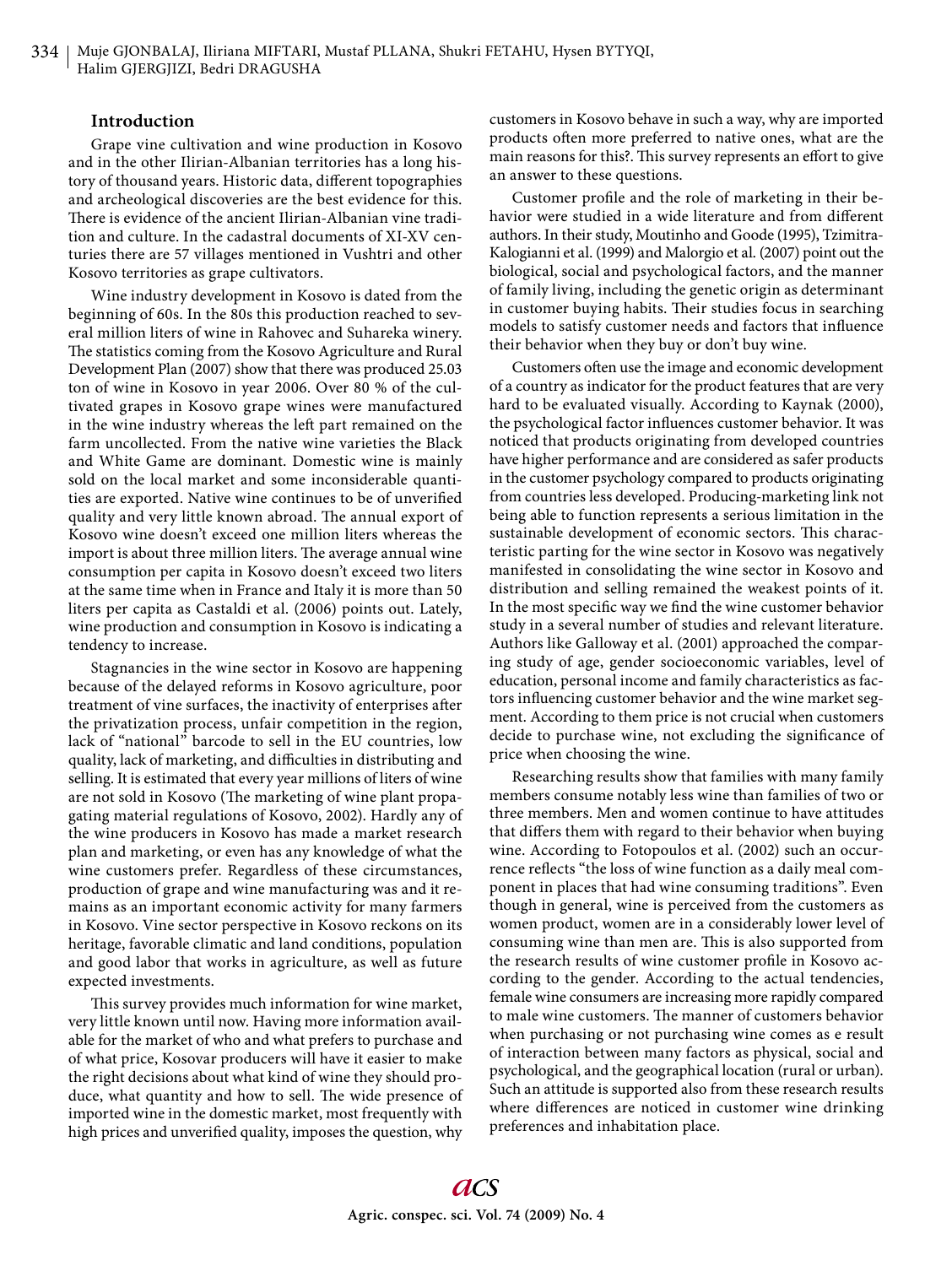In many wine and its customer researches and studies it is pointed out that except socioeconomic and demographic factors, sensory characteristics as quality, production brand, package, trust, origin, and other information influence customer decisions to purchase wine. According to Quester and Smart (1998) 'wine with its numerous tangible and intangible attributes clearly allows consumers to utilize numerous attributes in their decision making'. Whereas Lockshin and Rhodus (1993) point out that customers use intrinsic features and extrinsic ones as a basis to evaluate wine quality. According to Gluckman (1990) when dealing with evaluation of product (wine) quality except the intrinsic and extrinsic features, the origin is a significant factor which influences customer selection and decision making to purchase wine. Many customers use the product origin as indicator to signal product quality. According to Wall et al. (1991) information related to product origin show a higher influence in customer behavior when product quality evaluation is concerned, compared to price and production brand. In the range of wine intangible features trust and safety on quality have a significant influence in customer preferences and selection.

This survey has two main objectives. First objective was identification of customer behavior when purchasing or not purchasing wine. Second objective was based on data resulting from this research to identify wine customer profile in Kosovo with its characteristic demographic and socioeconomic features, respectively identification of factors which influence customer habits in purchasing wine in Kosovo.

# **Research methodology**

The survey is based on the data analysis collected through a direct questionnaire with respondents. The interviews were done by students of Agriculture Department, Faculty of Agriculture in Prishtina. The generating data was analyzed through statistical software SPSS (Statistical Program Social Science; Field, 2006). For the significance evaluation of variables included in the analysis of purchasing habits of customers Chi-Square Test has been used, Asymp.Sig(2 sided) and Cramer's V. The research has been undertaken during April and May 2007 and all the regions of Kosovo have been included. In the survey we have tested the main hypotheses for the independence between demographic and socioeconomic features of customers and their purchasing habits. We have researched accurately whether wine consumption is determined by the manner of family living and customers, segmented according to the age, gender, profession, level of income and manner of habitation, working status, size of family, etc. The reflected results suggest significant dependence between purchasing habits of wine customers and several variables such as gender, level of income, working status, habitation, regional location, increase of expenses if income increases, then press as information media, as well as quality, wine import prices and packaging, and insignificant dependence with other variables such as age groups, number of family members, television and radio as information media and local wine prices. Gained results suggest the necessity to expand the analysis further because dependence seems significant whereas the other variables are not worth to be further analyzed.

# **Results**

In this part of survey the main results from the study of customer behavior in Kosovar wine market are reflected. Customers can have access on significant indicators and also on the results of the statistical analysis. To determine the role of parameters which influence behavior of wine customers in Kosovo we have used Chi-Square test, Asymp. Sig (2 sided) and Cramer's. The analysis has shown good results in identifying variables with influence that determine customer behavior when purchasing or not purchasing wine. Some of the variable values suggest for statically significant changes in purchasing habits of wine customers in Kosovo as presented in Table 1.

Results of Chi-Square test indicates that there is dependency of statistical significance between the two categorical variables (gender and wine purchasing frequency).

For 3 grades of ease and 5  $%$  grade of significance the value of the charted Chi-Square test is 7.815, whereas the calculated one is 13.118 and that favors the hypotheses that variables are dependent.

This hypotheses is supported also by the value of  $P = 0.04$  $< 0.05$  (significant) that indicates that wine purchasing frequency depends on the gender. The evaluation from the cross

| Table 1. Significance level of socio-demographic influence variable in wine purchasing frequency |                                  |                                        |    |                             |            |                       |  |
|--------------------------------------------------------------------------------------------------|----------------------------------|----------------------------------------|----|-----------------------------|------------|-----------------------|--|
| Variables                                                                                        | Calculated Pearson<br>Chi-square | <b>Tabulated Pearson</b><br>Chi-square | Df | Asymp.<br>$Sig(2 \, sided)$ | Cramer's V | Accept                |  |
| According to gender                                                                              | 13.118                           | 7.815                                  | 3  | 0.04<0.05                   | 0.150      | Accept H <sub>1</sub> |  |
| According to age group                                                                           | 13.012                           | 16.919                                 | 9  | $0.162$ (NS)                | 0.086      | Accept H <sub>0</sub> |  |
| According to the level of income                                                                 | 23.360                           | 16.919                                 | 9  | 0.005<0.05                  | 0.116      | Accept H1             |  |
| According to the working status                                                                  | 17.079                           | 7.815                                  | 3  | 0.001< 0.05                 | 0.172      | Accept H1             |  |
| According to the number of family members                                                        | 10.837                           | 16.92                                  | 9  | $0.287$ (NS)                | 0.079      | Accept H <sub>0</sub> |  |
| According to the habitation of respondents                                                       | 8.339                            | 7.815                                  | 3  | 0.04< 0.05                  | 0.120      | Accept H1             |  |
| According to the regional location                                                               | 44.192                           | 28.873                                 | 18 | 0.001<0.05                  | 0.159      | Accept H1             |  |
| Increase of expenses if incomes increase                                                         | 13.496                           | 7.815                                  | 3  | 0.004<0.05                  | 0.153      | Accept H1             |  |

S = Significance for level P<0.05; NS = No significance for level P>0.05.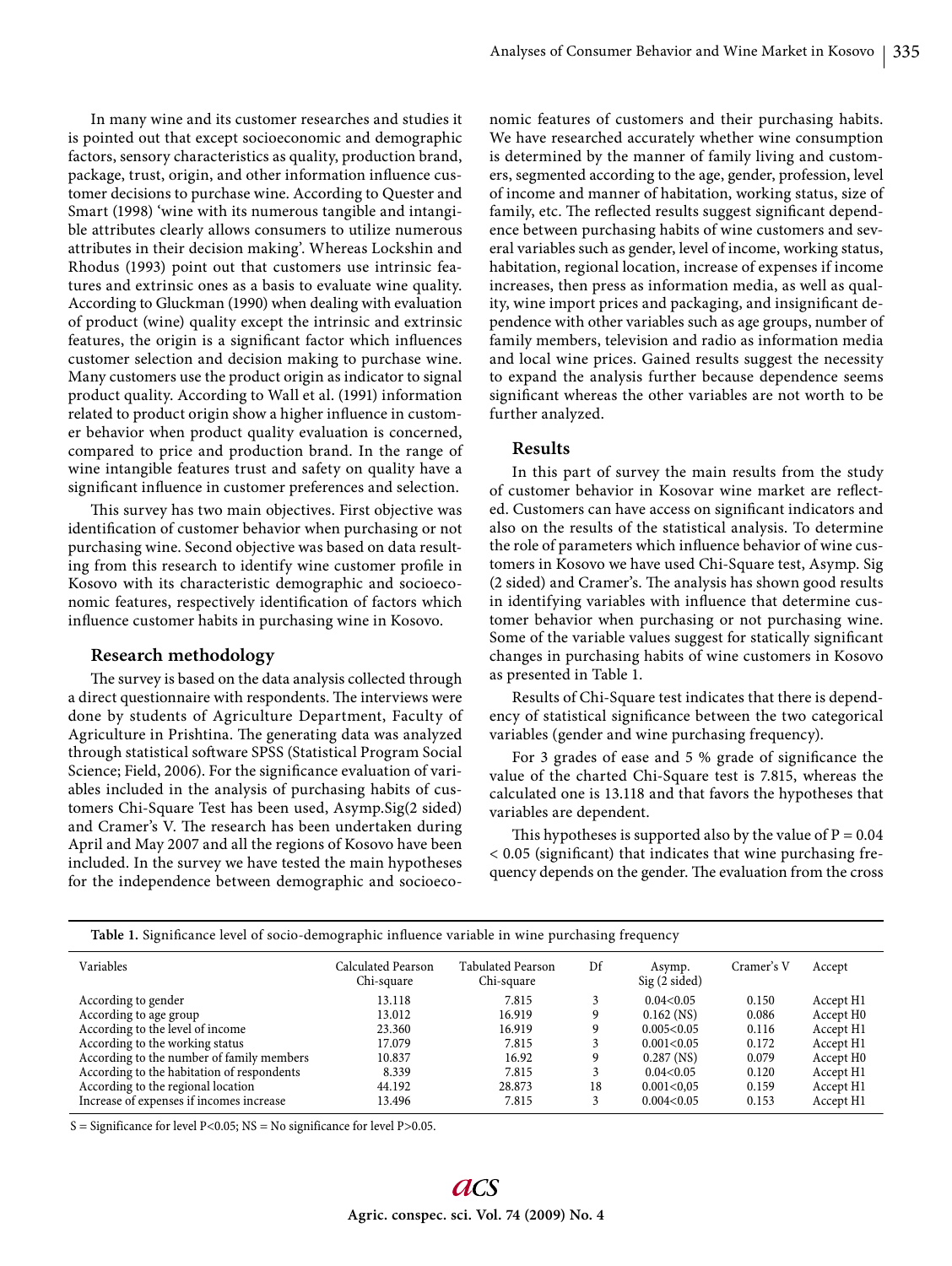| Table 2. Significance level of the effect of informing media on the frequency of wine purchasing |  |  |  |
|--------------------------------------------------------------------------------------------------|--|--|--|
|                                                                                                  |  |  |  |

| Variables                | Calculated Pearson<br>Chi-square | <b>Tabulated Pearson</b><br>Chi-square | Df | Asymp.<br>$Sig(2 \, sided)$ | Cramer's V | Accept                |
|--------------------------|----------------------------------|----------------------------------------|----|-----------------------------|------------|-----------------------|
| Evaluation of press      | 26.029                           | 16.92                                  |    | 0.002<0.05                  | 0.135      | Accept H <sub>1</sub> |
| Evaluation of television | 8.888                            | 16.918                                 |    | $0.448$ (NS)                | 0.076      | Accept H <sub>0</sub> |
| Evaluation of radio      | 6.781                            | 16.918                                 |    | $0.660$ (NS)                | 0.073      | Accept H <sub>0</sub> |

S = Significance for level  $P < 0.05$ ; NS = No significance for level  $P > 0.05$ .

**Table3.** Significance level of the effect of wine characteristics in the frequency of wine purchasing

| Variables              | Calculated Pearson<br>Chi-square | Tabulated Pearson<br>Chi-square | Df | Asymp.<br>$Sig(2 \, sided)$ | Cramer's V | Accept                |
|------------------------|----------------------------------|---------------------------------|----|-----------------------------|------------|-----------------------|
| Price of local wine    | 16.715                           | 16.918                          | 9  | 0.053(NS)                   | 0.098      | Accept H <sub>0</sub> |
| Price of imported wine | 18.603                           | 16.918                          | 9  | 0.029<0.05                  | 0.105      | Accept H1             |
| Production brand       | 31.186                           | 21.031                          | 12 | 0.002<0.05                  | 0.097      | Accept H1             |
| Packaging              | 23.652                           | 16.92                           | 9  | 0.005<0.05                  | 0.084      | Accept H1             |
| Quality                | 26.351                           | 16.92                           | 9  | 0.002<0.05                  | 0.087      | Accept H1             |

S = Significance for level P< 0.05; NS = No significance for level P > 0.05.

chart, created in SPSS, indicates that from 580 (47.8 %) of respondents who claim that they purchase wine 387 or 66.7 % of them are men and 193 or 33.3 % are women. 4.7% of men and 3.1% women purchase wine everyday while 14.5% of men and 5.2 % of women purchase wine twice a week. Once a week purchase wine 91.7 % of women and 80.9 % of men.

From the interviewed respondents who purchase wine 6.4 % of them are aged 20, 40.2 % aged 21-35, 30.8 % aged 36-50 and 22.6 % aged over 50. The values of tests Chi-Square 13.012 and P-value  $0.162 > 0.05$  indicate that there is no significant dependency between these two variables. The observed frequencies indicate dependency between those who purchase or don't purchase wine and the level of income they attain. Out of the interviewed number, wine is purchased by 39.3 % with income to 200 €, 44.9 % with income of 201-300 €, 56.4 % with income of 301-400 € and 62.7 % with income over 400  $\epsilon$ . In the group with lower income than 200  $\epsilon$  there is more women (42.1 %) than men (35.5 %). In contrary, in the group with income over  $400\epsilon$  is more men (21.1%) than women (15.2 %). High difference of the value of Chi-square test 23.360 from that in the chart 16.919 and the very low value of  $P = 0.005 < 0.05$  show very significant dependency in the frequency of wine purchasing and the level of incomes. The significant dependency is shown between the working status of respondents and the frequency of wine purchasing. Observed frequency indicates that 72 % of employed respondents purchase wine and 28 % of the unemployed ones. The very low value of  $P = 0.001$  shows a high significant dependency between these two variables.

Statistical Chi-square test shows that there is no dependency of statistical importance between the two categorical variables (size of family and frequency of wine purchasing). For nine grades of ease and 5 % grades of significance the value of charted Chi-square test is 10.837, whereas the one observed is 16.918. This hypotheses is also supported from the value of  $P = 0.287 > 0.05$  (not significant), which indicates that the frequency of wine purchasing doesn't depend on the size of family. Traditional family structure in Kosovo of 5-6 members, parents and three to four children, doesn't influence customer behavior when purchasing wine. Out of the interviewed respondents who purchase wine, there are 71.4 % with one family member, 56.8 % with two to three family members, 50.4 % with four to five members, 48.0% with six to seven members and 44.3 % with more than seven members.

The results of the analysis according to the inhabiting place and frequency of wine purchasing indicate a slight significant dependency between the two categorical variables. This is also indicated by the value of Chi-square test 8.339 and P-value 0.04 < 0.05. From the interviewed respondents who purchase wine there are 45.1 % in rural zones and 48.8 % in urban zones. Regional location seems to be an influencing factor in the frequency of wine purchasing. This was also indicated by the research results. The very low value of  $P =$ 0.001 shows a very significant difference whereas regions as Gjakova (28.8 %) and Peja (918.8 %) mostly contribute to the high value of Chi-square test 44.192.

There was shown great willingness by the interviewed respondents to increase the expenses on wine purchasing if their income increases, without any differences in gender and age. Based on the research results, 87 % of the respondents who purchase wine claim that with the increase of income they would be able to increase expenses in buying food products. As it was expected, more willingness to increase expenses was shown by respondents with lower income. The very low value of  $P = 0.004$  shows high significant dependency on the frequency of wine purchasing with the increase of incomes. This willingness was shown by 95.9 % of respondents with income to 200 €, 94.7 % with income 201-300 €, 85.4 % with income 301-400 € and 72.3 % with income over 400 €.

Beside the necessary data e.g. age, gender, level of income, size of family, habitation, etc. this research had in focus also the study of using media by the customers, where they get information for the product.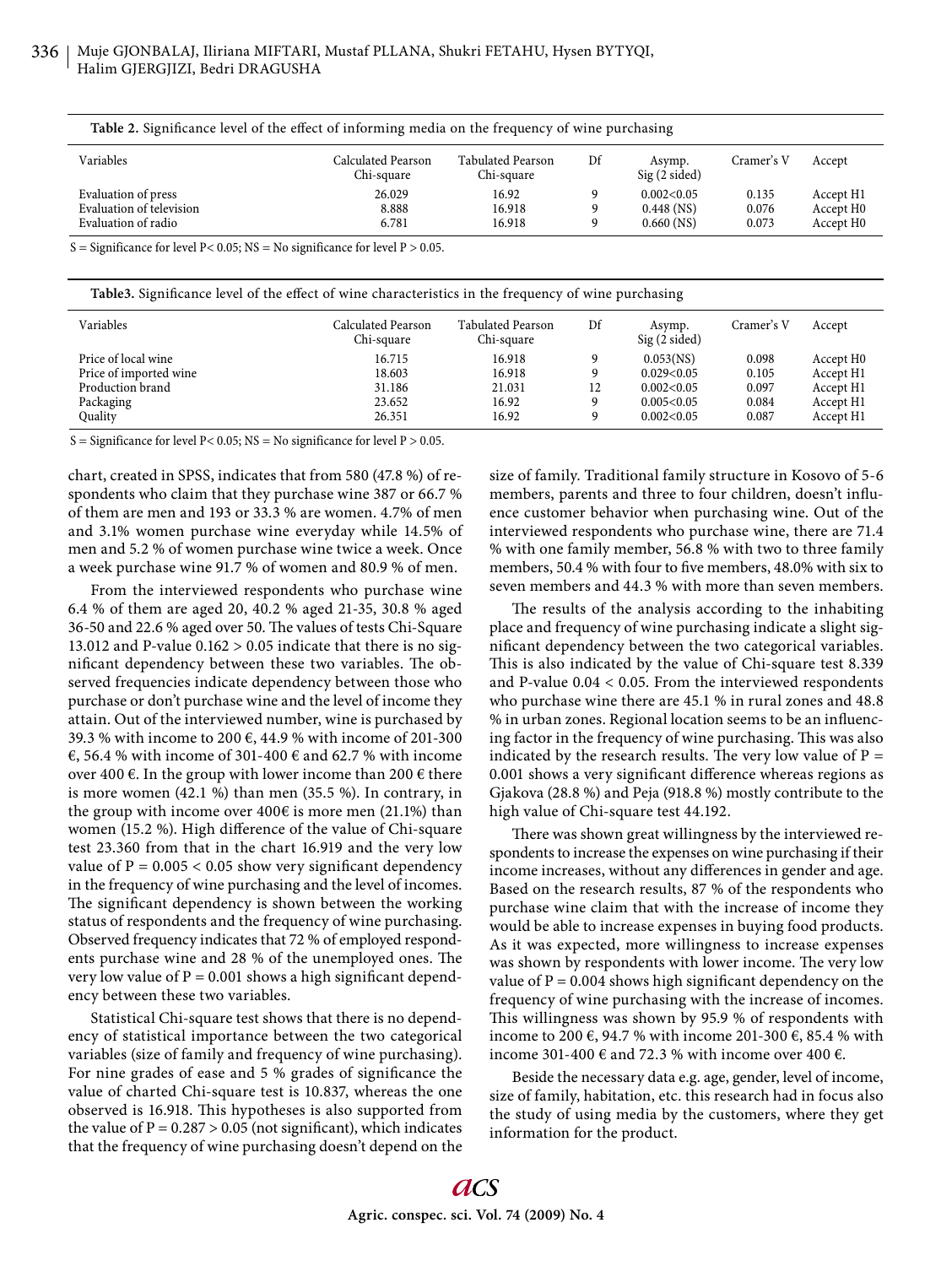To achieve the aim of domestic wine promotion companies should have access on trustful data that would provide information for customer preferences, characteristics for marketing and how the channels work for wine distributing. The research aims to profile typical Kosovar customers of wine and also their specific behavior during purchasing, the way they percept media, to enable Kosovar producers to develop targeted plans for marketing. The results are presented on Table 2.

Research results show important statistical dependency between the frequency of wine purchasing and informing through press. The value of statistical Chi-square test 26.029 and P-value  $0.002 < 0.05$  shows that press as an informing media influences the frequency of wine purchasing. But there wasn't shown any dependency between the frequency of purchasing wine by the customers and television and radio perception as informing media of where they could purchase wine. Customer studies so far have been followed by sociographic approaches rather than psycho-graphical approaches, therefore for this reason studies done before are not suitable for marketing purposes. Customer research is not possible without having in target the perception of customers for the main wine characteristics, the price, quality, package, etc. The results are presented on Table 3.

Slight significant dependency was shown between the income and the price of imported wine. Chi-square test value was 18.603 and P=.09. Significant statistical dependency was shown with production brand. Chi-square test value was 31.186 and  $P = 0.053$ . Slight significant dependency was shown with package. Chi-square test value was 23.652 and P=0.005. Considerable dependency was shown between the frequency of wine purchasing and perception of wine quality. Chi-square test value was 26.351 and  $P = 0.002$ . There was no dependency between the frequency of wine purchasing and the local price of wine (Chi-square value =  $16.715$  and  $P = 0.053$ ).

# **Discussions**

Wine as product belongs in the product category that fulfills a higher necessity in the hierarchy of human needs. This is a characteristic for countries with lower level of economic development such as Kosovo. As stated by Bytyqi et al. (2008) the Kosovar customer as an individual, group or family makes efforts to select the products that fulfill their primary needs, but on the other hand they are limited with their financial possibilities, respectively because of their low income.

The analysis of the research results (significance of sociodemographic and economic factors) has brought us to this point regarding customer behavior when purchasing or not purchasing wine:

- 1. in Kosovo less then the half (48.8 %) of customers purchase wine;
- 2. more than the half of the customers (57.1 %) purchase wine twice a month and an insignificant number  $(4.1\%)$ every day;
- 3. the acquired results from the dependency of wine purchasing frequency with some of the factors included in the analysis are statistically significant, such as gender, level of income, work status, habitation, regional location, increase of consumption if income increases, then press as informing media, quality, price of wine import and package, whereas insignificant dependency was shown with the other variables, such as age group, number of family members, television and radio as informing medias and also local prices of wine. Similar results were found in the study done by Guirao et al. (2001) where the most frequent consumers were from the men category of the older ages. The results of research factor influencing wine sector suggest the necessity to expand the analysis of some of these factors that influence future development of this sector and also to overpass the factors that didn't indicate any significant influence;
- 4. high willingness to increase expenses in wine purchasing if the income increases shows that the very low financial basis is one of the main limiting factors for high wine consumption from the customers.

Main difficulties that the Kosovar wine sector is facing are the run of poor marketing, lack of development policies and poor administration of these resources, and in a lower scale lack of sector potentials or low level of product competitors. Comparing advantages of Kosovar wine were lost for many years because of the lack of institutional support for this sector, difficulties in distributing and selling and also abuse of quality.

Research results show that the differences in purchasing habits of customers are gradually decreasing according to many characteristics. To further decrease these differences we should eliminate the causes inflicting them, through improving macroeconomic and social indicators in the Kosovar society, changing the tendency to wait for the customers to the tendency to gain them and to keep them as close as possible. Clear promoting messages for customers can improve the actual situation returning the lost profits for many years in producers' account.

Considering the offer and demand for Kosovar wine, producers have not spent even the approximate selling possibilities. Considering the data that only 48.8 % of Kosovo citizens purchase wine where consumption per capita is very low and 90 % of them are willing to increase wine purchasing if their income increase, there is expected a continuous increase of wine consumption in Kosovo. This positive progress on the demand of domestic wine imposes new forms of organization to the wine sector, building new competitive strategies to sell, modern forms and new marketing techniques, use of attractive package and also well designed and more informative dockets. This means functioning link of wine producer-marketing-customer having the customer in the center of this economic activity. Because of the fact that according to the research results press is used as informing media more than the local radios and televisions then we should extend